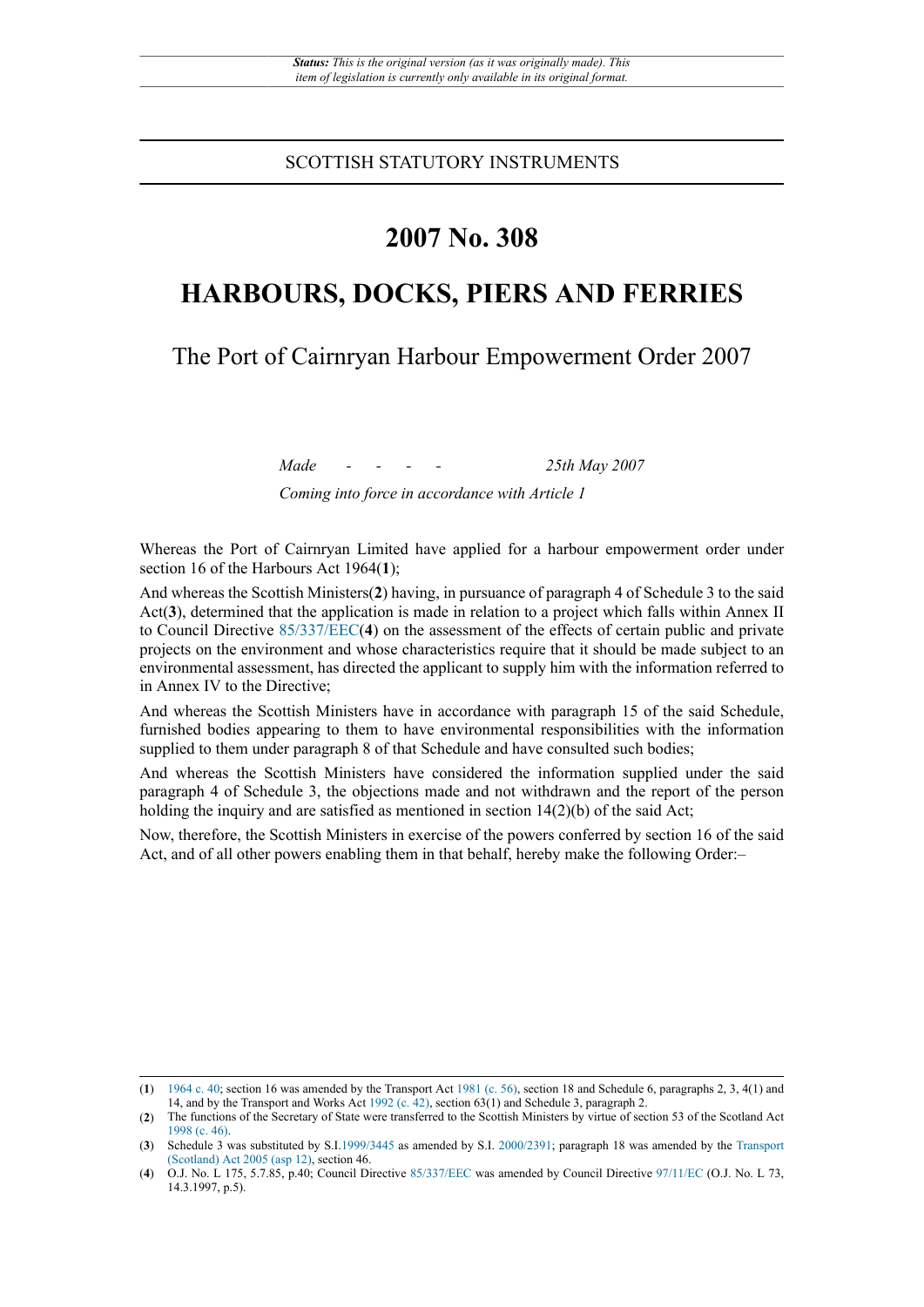# PART 1

# PRELIMINARY

#### **Citation and commencement**

**1.** This Order may be cited as the Port of Cairnryan Harbour Empowerment Order 2007 and shall come into force on the day after the day on which it is made.

#### **Interpretation**

**2.**—(1) In this Order, except where the context otherwise requires–

"Act of 1847" means the Harbours Docks and Piers Clauses Act 1847(**5**);

"Act of 1995" means the Merchant Shipping Act 1995(**6**);

"the Company" means Port of Cairnryan Limited;

"deposited plans", "deposited sections" and "deposited elevations" mean respectively the plans, sections and elevations which have been deposited in connection with this Order, two copies of which have been deposited at the Scottish Executive and one copy of which has been deposited at the offices of the Company;

"government department" includes any part of or any member of the staff of the Scottish Administration which shall have the meaning defined in section 126(6) of the Scotland Act 1998(**7**);

"harbour master" means any person appointed as such pursuant to section 51 of the Act of 1847;

"land" includes land covered by water, any interest in land and any servitude or right in, to or over land;

"level of high water" means the level of mean high water springs;

"limits of deviation" means the limits of deviation shown on the deposited plans;

"master" in relation to a vessel means any person for the time being having or taking the command, charge or management thereof;

"port" means the port limits and the port premises;

"port limits" means the limits of the port as defined in article 18 (Limits of port) of this Order;

"port premises" means the quays, berths, landing places, and all other works, land and buildings for the time being vested in or occupied or administered by the Company as part of the undertaking;

"tidal work" means so much of any work authorised by this Order as is on, under or over tidal waters or tidal lands below the level of high water;

"undertaking" means the port undertaking for the time being of the Company;

"vessel" means a ship, boat, raft or water craft of any description however propelled or moved, and includes a displacement craft, a personal watercraft, a seaplane on the surface of the water, a hydrofoil vessel, a hovercraft or any other amphibious vehicle and any other thing constructed or adapted for floating on or being submersed in water (whether permanently or temporarily); and

<sup>(</sup>**5**) [1847 c. 27.](http://www.legislation.gov.uk/id/ukpga/1847/27)

<sup>(</sup>**6**) [1995 c. 21.](http://www.legislation.gov.uk/id/ukpga/1995/21) (**7**) [1998 c. 46.](http://www.legislation.gov.uk/id/ukpga/1998/46)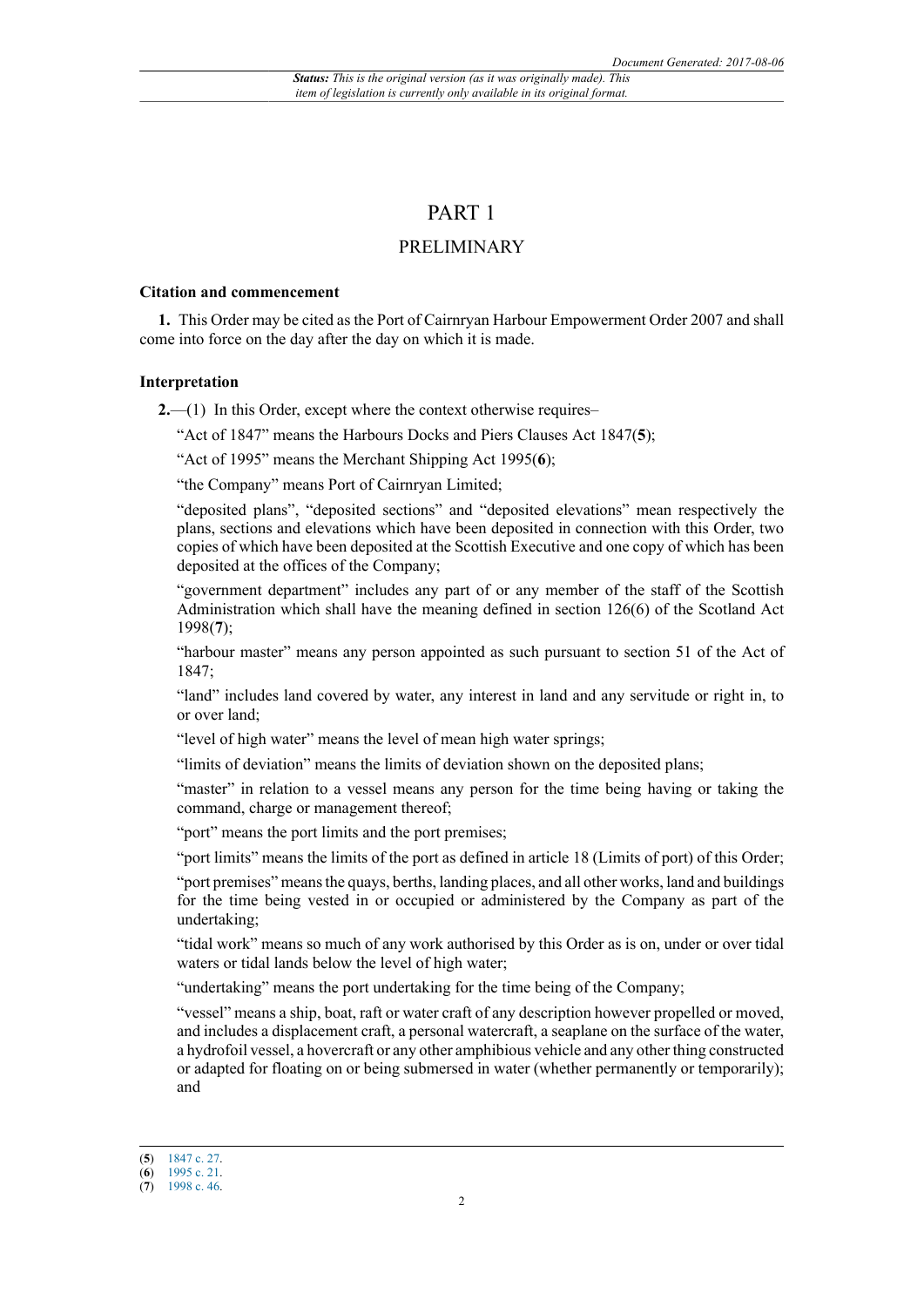"works" means the works authorised by this Order, or as the case may require, any part thereof and includes any work constructed pursuant to article 4 (Power to construct works) or article 6 (Subsidiary works) of this Order.

(2) All areas, directions, distances, lengths, widths and heights as stated in any description of works, powers or lands other than article 5 (Power to deviate) of this Order shall be construed as if the words "or thereabouts" were inserted after each such area, direction, distance, length and width and any reference in a description of works to a point shall be a reference to that point on the deposited plans.

(3) Any reference in this Order to a work identified by the number of such work shall be construed as a reference to the work of that number authorised by this Order.

#### **Incorporation of Harbours, Docks and Piers Clauses Act 1847**

**3.**—(1) The Act of 1847 (except sections 6 to 25, 28, 31, 33, 42, 48 to 50, 67 and 77), so far as applicable to the purposes and not inconsistent with the provisions of this Order, is hereby incorporated with this Order subject to the modifications stated in paragraphs (2) to (4) below.

(2) Section 63 shall have effect subject to the modification that for the words from "be liable to" to the end of the section there are substituted the words "be guilty of an offence and shall be liable on summary conviction to a fine not exceeding level 3 on the standard scale".

(3) Section 69 shall have effect subject to the modification that for the words from "shall forfeit" to the end of the section there are substituted the words "shall be liable on summary conviction to a fine not exceeding level 4 on the standard scale".

- (4) In construing the provisions of the Act of 1847 as incorporated with this Order–
	- (a) the expression "the special Act" means this Order, the expression "the undertakers" means the Company and the expression "the harbour, dock, or pier" shall mean the port;
	- (b) for the definition of the word "vessel" in section 3 of the Act of 1847 there shall be substituted the definition of that word in article 2(1) of this Order;
	- (c) section 52 shall have effect subject to the modification that, after the words "may give directions", there shall be added the words "(which need not be in writing)";
	- (d) section 53 shall have effect subject to the modification that, for the word "made" and for the expression "after notice of such direction by the harbour master served upon him", there shall be substituted respectively the word "given" and the expression "after being given any such direction by the harbour master".

#### **Power to construct works**

**4.**—(1) Subject to the provisions of this Order, the Company may in the lines and situations and upon the lands delineated on the deposited plans and within the limits of deviation shown thereon and according to the levels shown on the deposited sections and deposited elevations, construct and maintain in the district of Dumfries and Galloway the works hereinafter described, with all necessary works and conveniences connected therewith–

Work No.  $1 - As$  to part thereof, a solid faced quay wall (including berths for vessels) and, as to the remaining part, a rock armoured revetment with both parts extending into Loch Ryan and together enclosing an area of 2.3 hectares of the bed of Loch Ryan and incorporating part of an existing breakwater and shown on sheet number 2 on the deposited plans; and the enclosed area to be used as hard standing for marshalling and parking vehicles.

Work No.  $2 - A$  jetty of open piled construction comprising a concrete deck supported on bearing piles, commencing on the existing breakwater and shown on sheet number 2 on the deposited plans.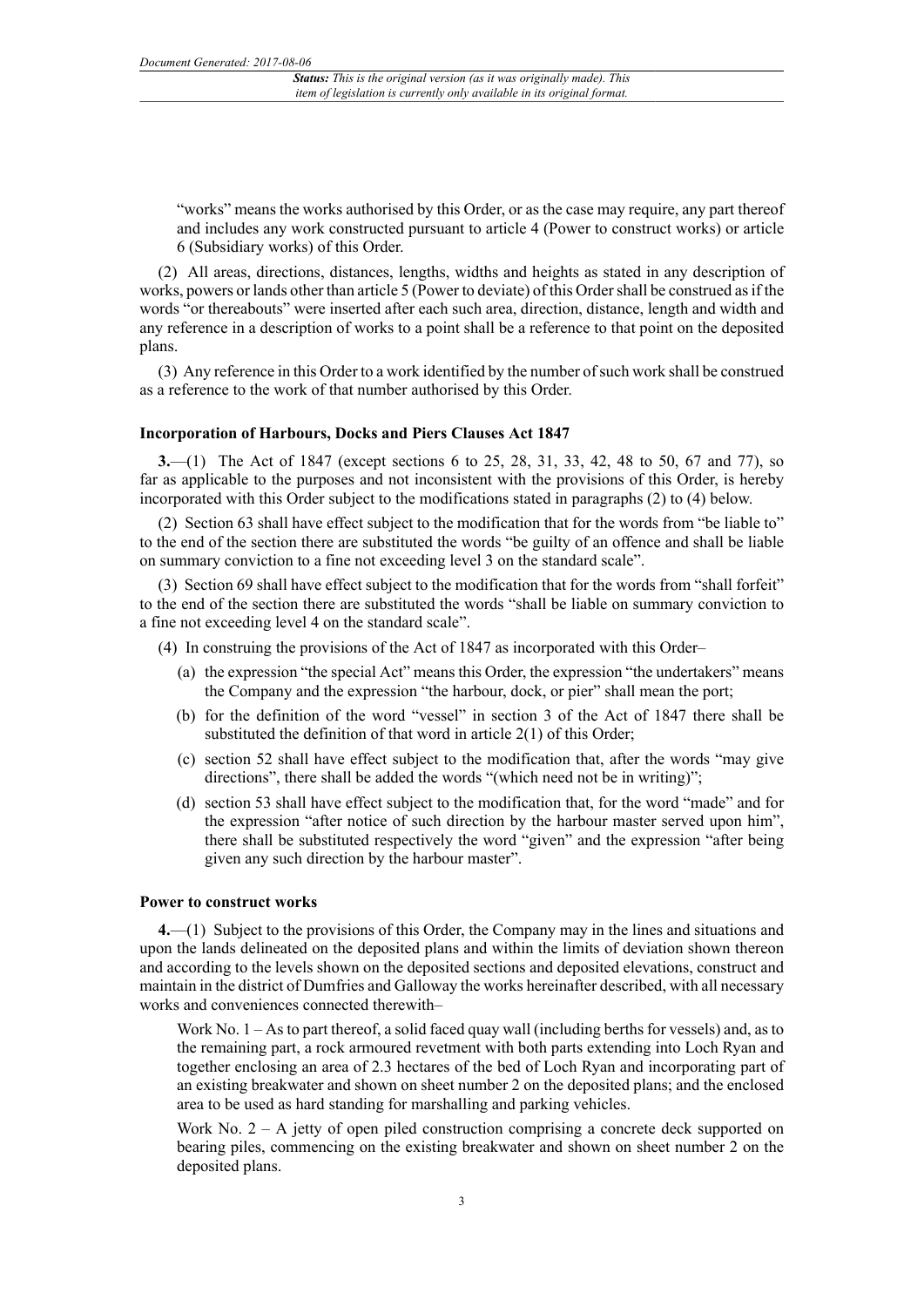Work No. 3 – A mechanically operated double deck linkspan supported on bearing piles providing access to and from vessels and shown on sheet number 2 on the deposited plans.

Work No.  $4 - As$  to part thereof, a solid faced quay wall (including berths for vessels) and, as to the remaining part, a rock armoured revetment with both parts extending into Loch Ryan and together enclosing an area of 10.1 hectares of the bed of Loch Ryan and shown on sheet number 2 on the deposited plans; and the enclosed area to be used as hard standing for marshalling and parking vehicles and as sites for Works Nos. 7 to 10 and 15, and as part of the site for Work No. 11.

Work No.  $5 - A$  floating single deck linkspan incorporating two elevated passenger walkways together with a jetty and a series of dolphins forming a berthing and mooring line; both commencing by a junction with Work No. 4 and shown on sheet number 2 on the deposited plans.

Work No.  $6 - A$  roundabout forming a junction with the A77 to provide an entrance and exit to the port for vehicular traffic shown on sheet number 2 on the deposited plans.

Work No.  $7 - A$  four storey terminal building to be constructed over reclaimed land forming part of Work No. 4 being the building shown on sheet number 5 on the deposited plans; to be used for passenger and baggage handling, sales areas, management offices, a police port unit and as a canteen.

Work No.  $8 - A$  two storey building to be constructed over reclaimed land forming part of Work No. 4 being the building shown on sheet number 6 on the deposited plans; to be used as a commercial kitchen with food storage facilities and as management and vessel control offices.

Work No.  $9 - A$  two storey building to be constructed over reclaimed land forming part of Work No. 4 being the building shown on sheet number 7 on the deposited plans; to be used as a maintenance workshop and as accommodation for staff engaged in docking vessels and as offices.

Work No.  $10 - A$  gate security building to be constructed over reclaimed land forming part of Work No. 4 being the building shown on sheet number 8 on the deposited plans; to be used for the inspection and search of vehicles and as offices, staff accommodation, search and interview rooms and toilets.

Work No. 11 – An exit gate security building to be constructed mainly over existing land and partly over reclaimed land forming part of Work No. 4 being the building shown on sheet number 9 on the deposited plans; to be used for the off line inspection of passenger and freight vehicles.

Work No.  $12 - A$  two storey building to be constructed over reclaimed land forming part of Work No. 4 being the building shown on sheet number 10 on the deposited plans; to be used as accommodation for port police and as offices, store rooms and interview and detention rooms, police welfare facilities and reception areas.

Work No. 13 – Security fences intersected by buildings and having a height not exceeding 3.0 metres to be constructed along the lines shown on sheet number 3 on the deposited plans.

Work No. 14 – A two storey building shown on sheet number 11 on the deposited plans; to be used as a workshop with accommodation for maintenance staff and offices.

Work No.  $15 - A$  series of single storey buildings (having a canopy and incorporating two weigh bridges) to be constructed over reclaimed land forming part of Work No. 4 being the buildings shown on sheet number 12 on the deposited plans; to be used as ticketing and checkin facilities for passenger and freight vehicles.

(2) Subject to the provisions of this Order, the Company may, for the purposes of the works authorised by paragraph (1) above, demolish and remove any structures or apparatus lying within the limits of deviation (including, and without prejudice to the generality of the foregoing, the existing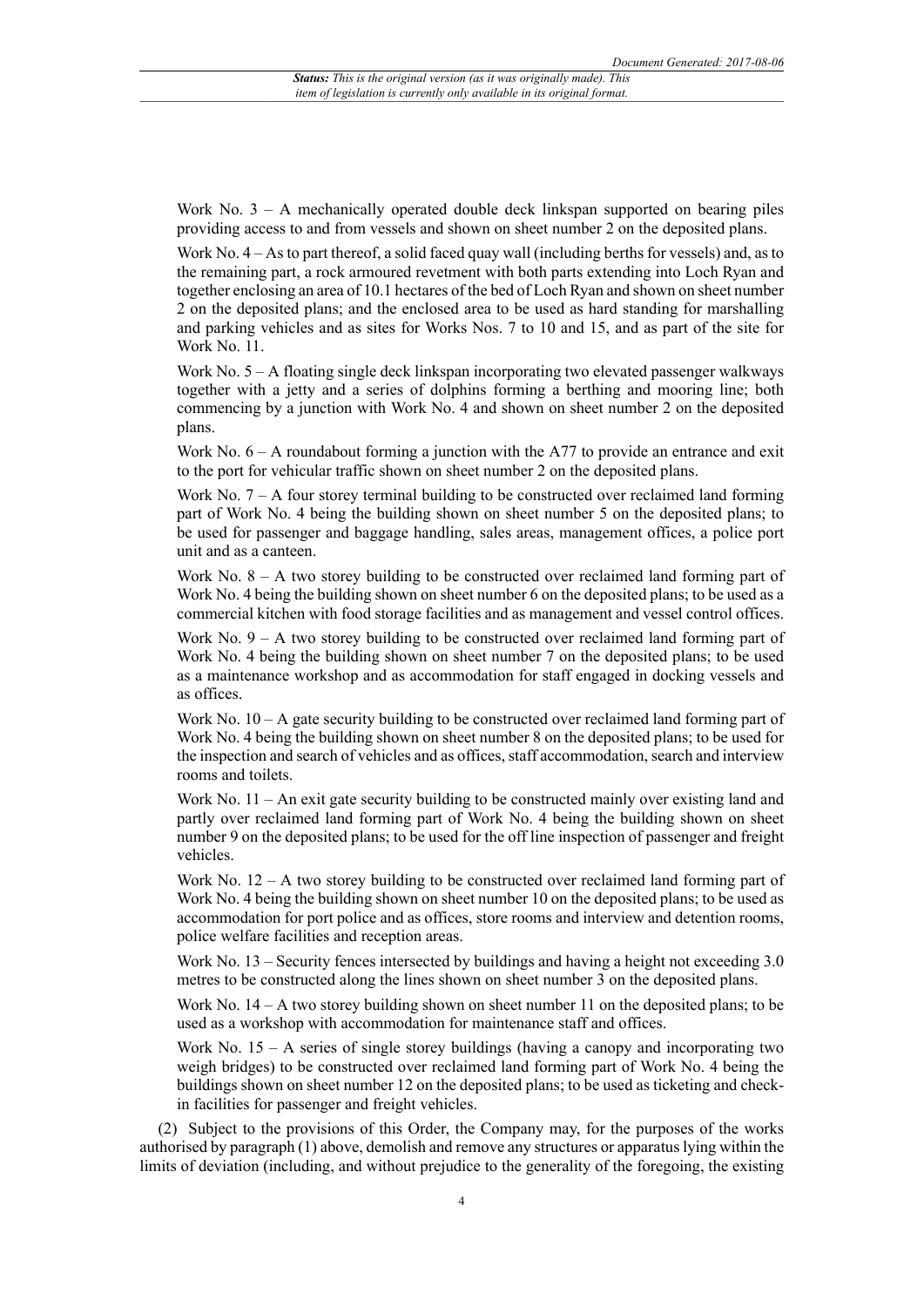linkspan and so much of the existing breakwater as may be deemed necessary or convenient) and enclose and reclaim so much of the bed of Loch Ryan and of the foreshore as lies within the limits of deviation and may hold and use the same as part of the undertaking.

(3) Subject to the provisions of this Order, the Company may, within the limits of deviation, reconstruct, extend, enlarge, replace or relay the works authorised by paragraph (1) above and may maintain the same as reconstructed, extended, enlarged, replaced or relaid.

(4) Nothing in paragraph (1) above shall in respect of the construction of Work No. 6 constitute the consent of the roads authority in terms of section 56 of the Roads (Scotland) Act 1984(**8**)

#### **Power to deviate**

**5.**—(1) Subject to the provisions of this Order, in carrying out the works authorised by article 4 (Power to construct works) of this Order the Company may deviate laterally from the lines or situations thereof as shown on the deposited plans to any extent not exceeding the limits of deviation and may deviate vertically from the levels of the works as shown on the deposited sections and deposited elevations to any extent not exceeding 3 metres upwards and to such extent downwards as may be found necessary or convenient.

(2) In carrying out Work No. 13, the Company may deviate laterally from the lines or situations shown on the deposited plans to an extent not exceeding 10 metres in any direction.

## **Subsidiary works**

**6.** Subject to the provisions of this Order, the Company may from time to time within the limits of deviation construct, maintain and operate, whether temporarily or permanently, such other works as may be necessary or convenient for the purposes, or in connection with or in consequence, of the construction, maintenance or use of the works or the Company's undertaking; including works for the accommodation or convenience of vessels or for the loading and unloading of goods and the embarking and landing of passengers.

#### **Power to dredge**

**7.**—(1) Subject to Part 5 of the Schedule to this Order, the Company may, for the purposes of constructing and maintaining the works and of affording access to the works by vessels from time to time deepen, dredge, scour, cleanse, alter and improve so much of the bed, shores and channels of Loch Ryan as lie within the limits of the port and within the approaches and the channels leading to those limits and may blast any rock in the area so described and may use, appropriate or dispose of the materials (other than wreck within the meaning of Part IX of the Act of 1995(**9**)), from time to time dredged by them.

(2) No such materials shall be laid down or deposited–

- (a) in contravention of the provisions of any enactment as respects the disposal of waste; or
- (b) in any place below the level of high water otherwise than in such position and under such conditions and restrictions as may be approved or prescribed by the Scottish Ministers.

## **Obstruction of work**

**8.** Any person who intentionally obstructs any person acting under the authority of the Company in setting out the lines of or in constructing the works, or who interferes with, moves or removes any pole, stake, station point or bench mark established for the purpose of such setting out, shall be guilty of an offence and liable on summary conviction to a fine not exceeding level 3 on the standard scale.

<sup>(</sup>**8**) [1984 c. 54.](http://www.legislation.gov.uk/id/ukpga/1984/54)

<sup>(</sup>**9**) [1995 c. 21,](http://www.legislation.gov.uk/id/ukpga/1995/21) see section 255(1).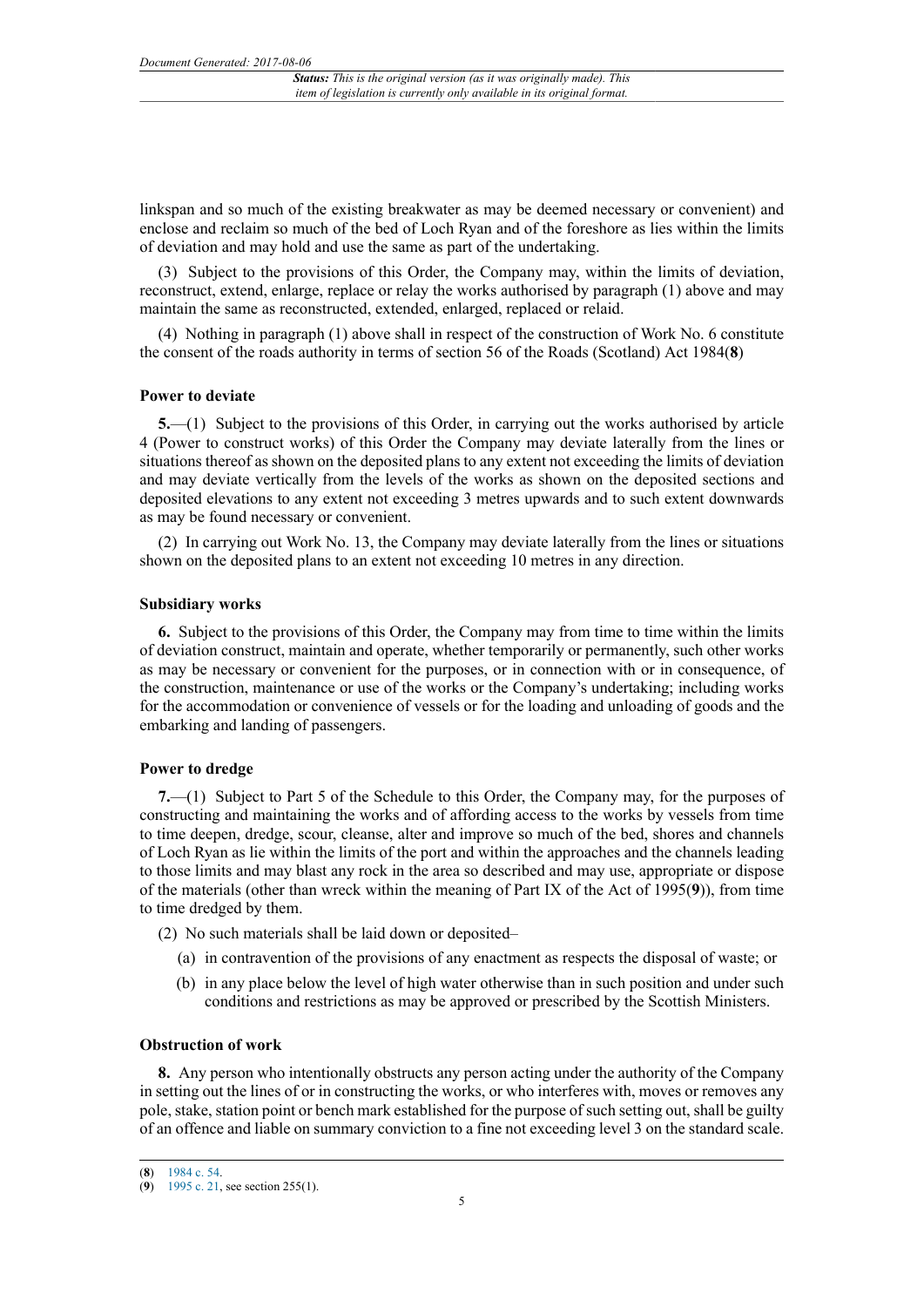#### **Works to be deemed part of undertaking**

**9.** The works shall be deemed for all purposes to be part of the undertaking and all byelaws, directions, rules and regulations of the Company for the time being in force relating to the undertaking shall apply to the works and may be enforced by the Company accordingly.

## **Tidal works not to be executed without approval of the Scottish Ministers**

**10.**—(1) A tidal work shall not be demolished, constructed, renewed, reconstructed or altered except in accordance with plans and sections approved by the Scottish Ministers and subject to any conditions and restrictions imposed by the Scottish Ministers before the work is begun or while work is still in progress.

(2) If a tidal work is demolished, constructed, renewed, reconstructed or altered in contravention of this article or of any condition or restriction imposed under this article–

- (a) the Scottish Ministers may by notice in writing require the Company at their own expense to remove the tidal work or any part thereof and restore the site thereof to its former condition; and if on the expiration of 30 days from the date when the notice is served upon the Company they have failed to comply with the requirements of the notice, the Scottish Ministers may execute the works specified in the notice; or
- (b) if it appears to the Scottish Ministers urgently necessary to do so, they may themselves remove the tidal work or part of it and restore the site to its former condition,

and any expenditure incurred by the Scottish Ministers in so doing shall be recoverable from the Company as a debt.

## **Survey of tidal works**

**11.** The Scottish Ministers may at any time if they deem it expedient order a survey and examination of a tidal work or a site upon which it is proposed to construct the work and any expense incurred by them in such a survey and examination shall be recoverable from the Company as a debt.

#### **Provision against danger to navigation**

**12.**—(1) In the case of injury to or destruction or decay of a tidal work or any part thereof, the Company shall forthwith notify the Commissioners of Northern Lighthouses and shall lay down such buoys, exhibit such lights and take such other steps for preventing danger to navigation as the Commissioners of Northern Lighthouses shall from time to time direct.

(2) If the Company fail to comply in any respect with the provisions of this article, they shall be guilty of an offence and liable on summary conviction to a fine not exceeding the statutory maximum and on conviction on indictment to a fine.

#### **Abatement of works abandoned or decayed**

**13.**—(1) Where a tidal work is abandoned or suffered to fall into decay the Scottish Ministers may by notice in writing require the Company at their own expense either to repair and restore the work or any part thereof, or to remove the work and restore the site thereof to its former condition, to such an extent and within such limits as the Scottish Ministers think proper.

(2) Where a work authorised by this Order and consisting partly of a tidal work and partly of works on or over land above the level of high water is abandoned or suffered to fall into decay and that part of the work on or over land above the level of high water is in such condition as to interfere or to cause reasonable apprehension that it may interfere with the right of navigation or other public rights over the foreshore, the Scottish Ministers may include that part of the work or any portion thereof, in any notice under this article.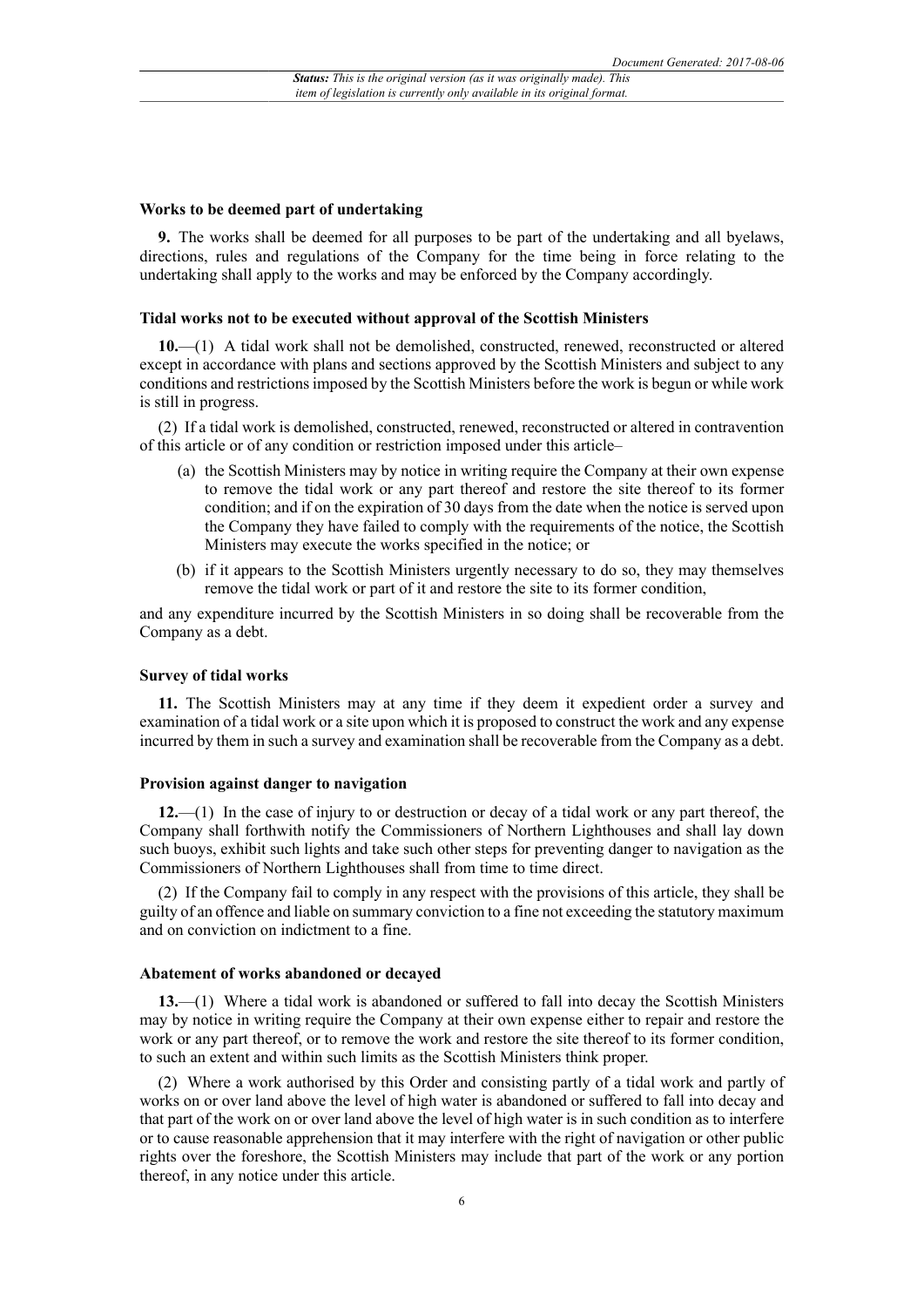(3) If, on the expiration of 30 days from the date when a notice under this article is served upon the Company they have failed to comply with the requirements of the notice, the Scottish Ministers may execute the works specified in the notice and any expenditure incurred by them in so doing shall be recoverable from the Company as a debt.

#### **Lights on tidal works during construction**

**14.**—(1) During the whole time of the demolition, construction, renewal, reconstruction or alteration of a tidal work the Company shall at the outer extremity thereof every night from sunset to sunrise exhibit such lights, if any, and take such other steps for the prevention of danger to navigation as the Commissioners of Northern Lighthouses shall from time to time direct.

(2) If the Company fail to comply in any respect with a direction given under this article they shall be guilty of an offence and liable on summary conviction to a fine not exceeding the statutory maximum and on conviction on indictment to a fine.

## **Permanent lights on tidal works**

**15.**—(1) After completion of a tidal work the Company shall at the outer extremity thereof every night from sunset to sunrise exhibit such lights, if any, and take such other steps for the prevention of danger to navigation as the Commissioners of Northern Lighthouses shall from time to time direct.

(2) If the Company fail to comply in any respect with a direction given under this article they shall be guilty of an offence and liable on summary conviction to a fine not exceeding the statutory maximum and on conviction on indictment to a fine.

#### **Period for completion of works**

**16.**—(1) Subject to paragraph (2) below, if the works are not completed within five years from the coming into force of this Order or such extended time as the Scottish Ministers may on the application of the Company allow, then on the expiration of that period or such extended time (as the case may be) the powers by this Order granted to the Company for making and maintaining the works shall cease except as to so much thereof as is then substantially commenced.

(2) Nothing in paragraph (1) above shall apply to any works carried out under paragraph (3) of article 4 (Power to construct works) or article 6 (Subsidiary works) of this Order.

### **Port premises to be within area of Dumfries and Galloway Council**

**17.** The port premises shall, to the extent that they lie outwith the area of the Dumfries and Galloway Council, be annexed to and incorporated within that area.

# PART 2

## PORT REGULATION

#### **Limits of port**

**18.**—(1) The limits of the port within which the Company shall exercise jurisdiction and the harbour master shall exercise his powers shall be the area bounded by an imaginary straight line commencing at a point (PL1) at 54°58.08'N, 005°00.94'W thence extending in an imaginary straight line to a point (PL2) at 54°58.07'N, 005°01.02'W thence extending in an imaginary straight line to a point (PL3) at 54°58.07'N, 005°01.83'W thence extending in an imaginary straight line to a point (PL4) at 54°57.34'N, 005°01.31'W thence extending in an imaginary straight line to a point (PL5) at 54°57.34'N, 005°00.52'W thence extending in an imaginary straight line to a point (PL6)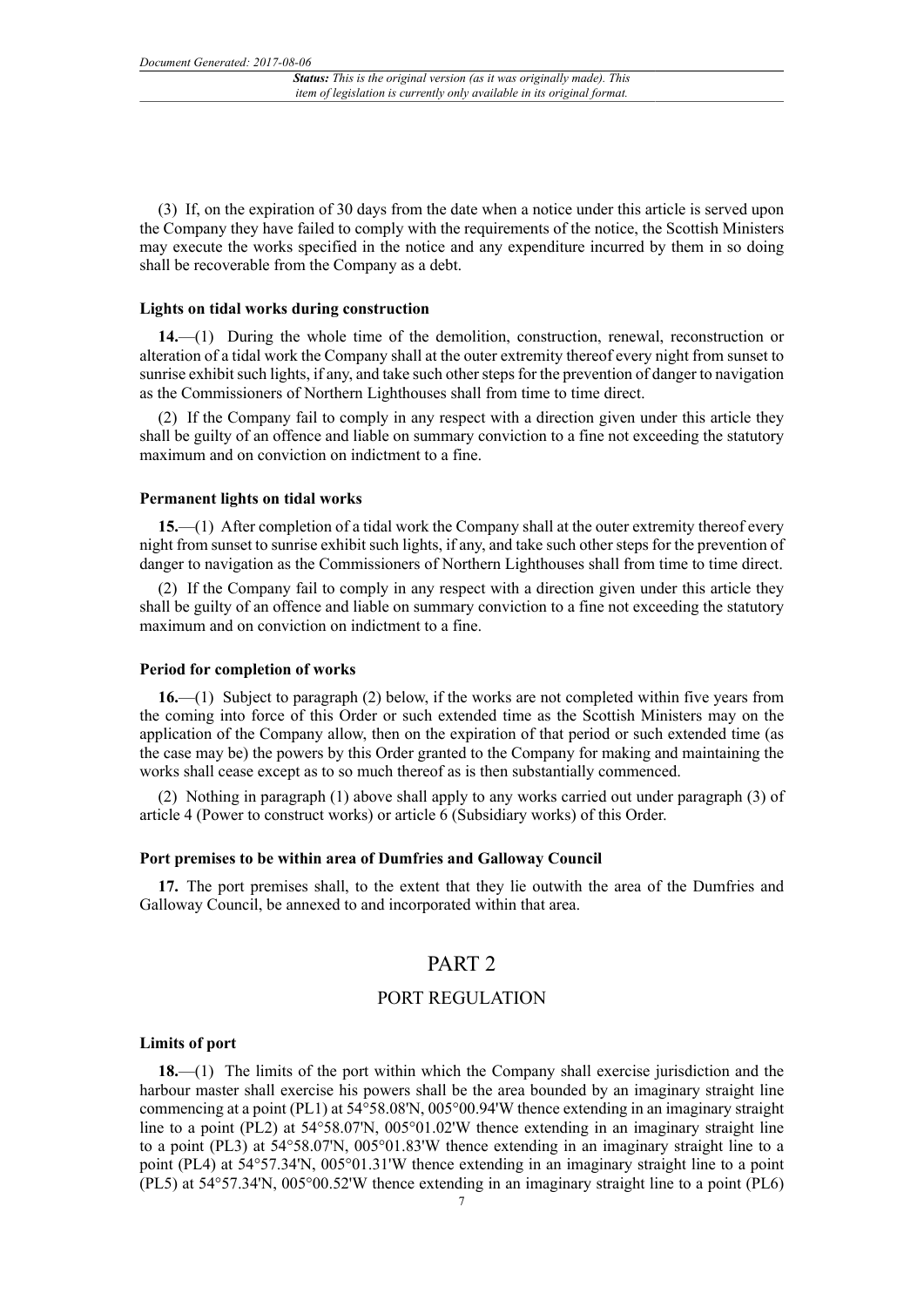at 54°57.36'N, 005°00.39'W thence following the western boundary (as existing from time to time) of the A77 trunk road to the point of commencement.

(2) The area described in paragraph (1) above is, for the purpose of identification only, shown edged red on sheet 13 of the deposited plans and, in the event that there is any discrepancy between the description of that area and the area shown on that sheet, the description shall prevail.

### **General powers of Company in respect of port**

**19.**—(1) The Company may improve, maintain, regulate, manage, mark and light the port and provide accommodation and port facilities therein.

(2) The powers conferred by this article are without prejudice to any powers of the Company under or by virtue of any other enactment (including any other provision of this Order).

#### **Moorings**

**20.**—(1) The Company may provide, place, lay down, maintain, renew, use or remove such moorings, buoys and similar apparatus within the port as they consider necessary or desirable for the convenience of vessels.

(2) The Company may from time to time grant a licence to any person to place, lay down, maintain, renew and use moorings, buoys and similar apparatus for vessels in the port.

(3) Any person who, without reasonable excuse, places, lays down, maintains, renews or uses a mooring, buoy or similar apparatus for vessels within the port except under and in accordance with the terms and conditions of a licence granted under this article, shall be guilty of an offence and liable on summary conviction to a fine not exceeding level 3 on the standard scale.

(4) Any licence granted under paragraph (2) above shall be valid only for a period of one year commencing with the date on which it takes effect.

(5) The Company may charge a reasonable fee for the grant of a licence under this article.

#### **General byelaws**

**21.**—(1) The Company may from time to time make byelaws for the efficient management and regulation of the port and of the undertaking.

(2) Without prejudice to the generality of paragraph (1) above, byelaws made under this article may provide for–

- (a) regulating the use, operation and superintendence of the port and the berths, quays, piers, warehouses, sheds, landing places, equipment, works and conveniences (including moorings) in the port;
- (b) regulating the admission to, and the movement within, and the departure of vessels from, the port, or the removal of vessels, and for the good order and government of vessels whilst within the port;
- (c) regulating the shipping and unshipping, landing, warehousing, stowing, depositing and removing of goods within the port;
- (d) regulating the navigation, berthing and mooring of vessels within the port and their speed and the use of tugs within the port;
- (e) preventing damage or injury to any vessel, goods, vehicle, plant, machinery, property or person within the port;
- (f) regulating the conduct of all persons within the port not being members of a police force or officers or servants of the Crown or officers of the Scottish Ministers including the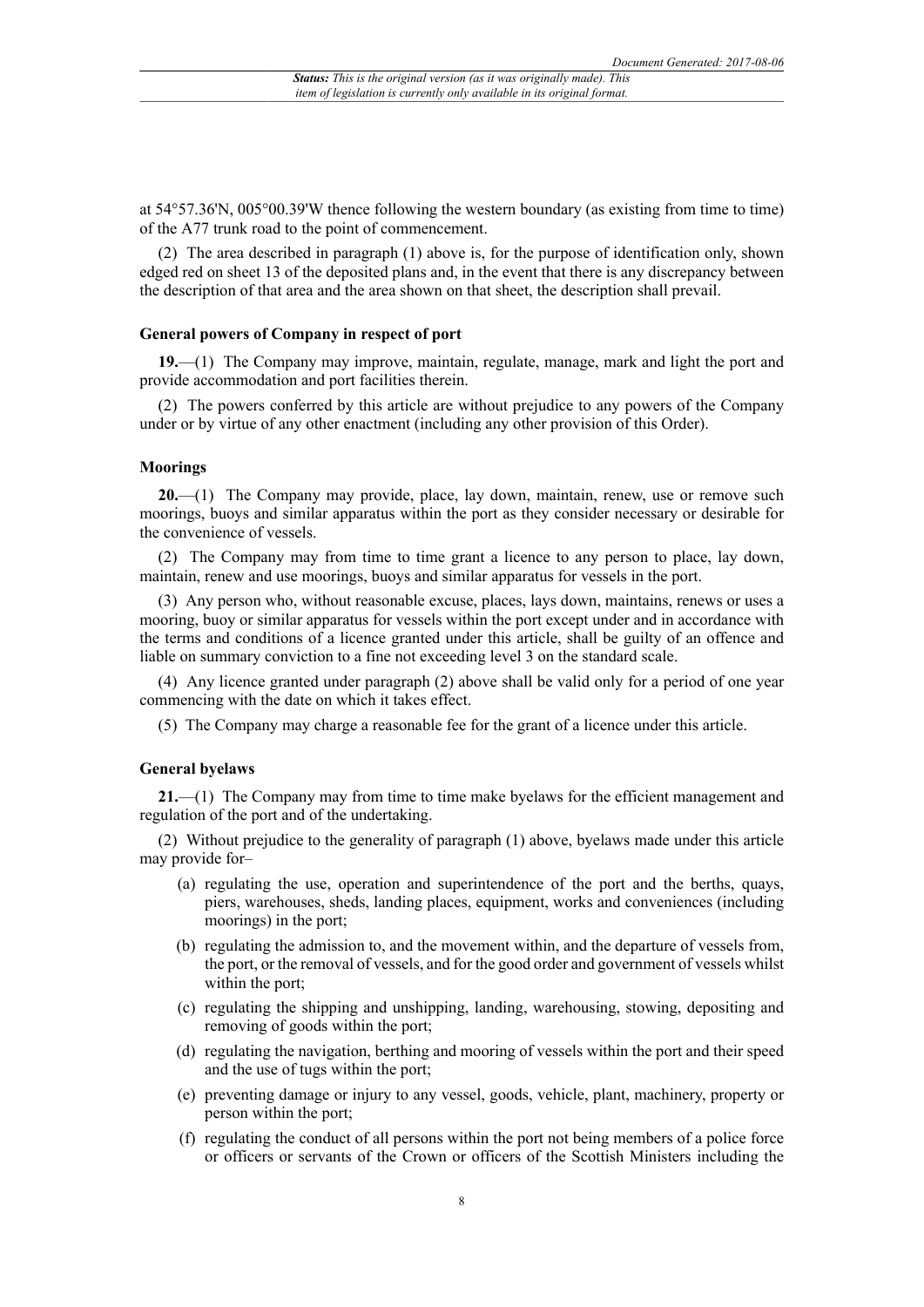holder of any office in the Scottish Administration or any member of staff of the Scottish Administration whilst in the execution of their duties;

- (g) regulating the placing and maintenance of moorings within the port;
- (h) preventing and removing obstructions or impediments within the port;
- (i) prohibiting or regulating the discharge or deposit of ballast, ashes, refuse, rubbish or other material (including any polluting liquid) in or into the port;
- (j) regulating the use of ferries within the port;
- (k) regulating in the port the use of yachts, sailing boats, sailboards, rowing boats, rowing punts, pleasure craft and other small craft;
- (l) regulating or prohibiting the activities in the port of divers, surfers, water skiers and other persons engaged in similar recreational pursuits but not so as to prohibit the use for navigation of the vessels referred to in paragraph (k) above;
- (m) regulating the launching of vessels within the port;
- (n) prohibiting persons working or employed in or entering the port, or any part thereof, from smoking therein;
- (o) regulating the use of fires and lights within the port, and within any vessel within the port;
- (p) regulating the movement, speed and parking of vehicles within the port;
- (q) regulating the exercise of the powers vested in the harbour master;
- (r) making the carrying out of specified port operations, or the conduct of persons in the port, subject to the approval (with or without conditions), control or direction of the harbour master, and for authorising him to take such action as may be reasonably required in default of compliance with any such condition, control or direction.
- (3) Byelaws made under this article may–
	- (a) provide for imposing upon persons offending against them, or against any condition, requirement or direction imposed, made or given thereunder, fines not exceeding level 3 on the standard scale;
	- (b) relate to the whole of the port or to any part thereof;
	- (c) make different provisions for different parts of the port or in relation to different classes of vessels or vehicles.

(4) The powers of this article are in addition to the powers conferred by section 83 of the Act of 1847.

#### **Confirmation of byelaws**

**22.**—(1) Byelaws made by the Company under this Order shall not come into operation until they have been confirmed by the Scottish Ministers.

(2)

- (a) At least one month before an application for confirmation of byelaws is made by the Company to the Scottish Ministers, notice of the intention to apply for confirmation and of the place at which and times during which a copy of the byelaws shall be open to inspection shall be published as follows:–
	- (i) once in the Edinburgh Gazette;
	- (ii) once in each of two successive weeks in a newspaper circulating in the area in which the port is situated.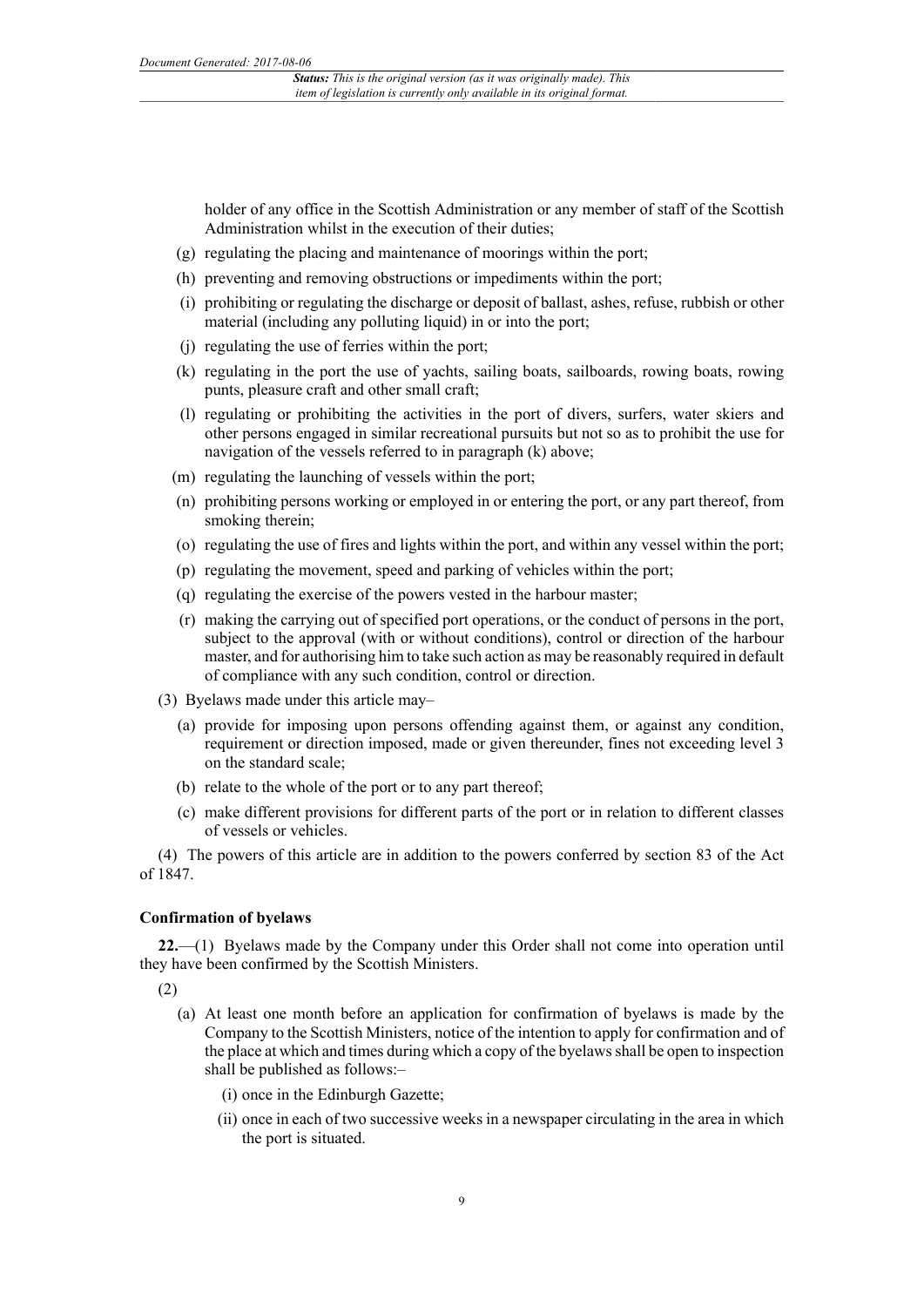- (b) Not later than the first date on which the notice under subparagraph (a) above is published, the Company shall send a copy of the notice to the Chief Executive Officer of the Dumfries and Galloway Council and to the Scottish Ministers.
- (c) During a period of at least one month before application is made for confirmation of the byelaws, a copy of the byelaws shall be kept at the office of the harbour master and shall at reasonable hours be open to public inspection without payment.
- (d) The Company shall supply a copy of the byelaws or of part of the byelaws to a person who shall apply for it on payment of a reasonable charge.

(3) During the period of one month after completion of the publication of any notice required by subparagraph (2)(a) above, any person may make in writing to the Scottish Ministers any objection to or representation respecting the byelaws to which the notice relates.

(4) Subject to paragraph (5) below, the Scottish Ministers may confirm the byelaws in the form submitted to them with such modifications as they think fit or may refuse to confirm them.

(5) Where the Scottish Ministers propose to make a modification that appears to them to be substantial they shall inform the Company and require them to take any steps the Scottish Ministers consider necessary for informing persons likely to be concerned with the modification, and the Scottish Ministers shall not confirm the byelaws until such period has elapsed as the Scottish Ministers think reasonable for consideration of, and comment upon, the proposed modification by the Company and by other persons who have been informed of it.

(6) A copy of the byelaws when confirmed shall be printed and deposited at the office of the harbour master and shall at all reasonable hours be open to public inspection without payment, and a copy thereof shall on application be furnished to any person on payment of such reasonable sum as the Company may determine.

#### **General directions to vessels**

**23.**—(1) The Company may, after consultation with the Chamber of Shipping and the Royal Yachting Association in each case of an exercise of the powers, give directions for the purpose of promoting or securing conditions conducive to the ease, convenience or safety of navigation in the port and the approaches and channels leading thereto and, without prejudice to the generality of the foregoing, for any of the following purposes–

- (a) for designating areas, routes or channels in the port and the approaches thereto which vessels are to use, or refrain from using, for movement or mooring;
- (b) for requiring the master of a vessel to give to the harbour master information relating to the vessel reasonably required by the harbour master for the purposes of this paragraph.
- (2) Directions given under paragraph (1) above may apply–
	- (a) to all vessels or to a class of vessels designated, or the designation of which is provided for, in the direction; and
	- (b) to the whole of the port and the approaches and channels leading thereto, or to a part designated, or the designation of which is provided for, in the direction; and
	- (c) at all times or at times designated, or the designation of which is provided for, in the direction;

and every direction given under this article shall specify the extent of its application in relation to the matters referred to in sub-paragraphs (a), (b) and (c) above.

(3) The Company may, after consultation with the Chamber of Shipping and the Royal Yachting Association, revoke or amend directions given under this article.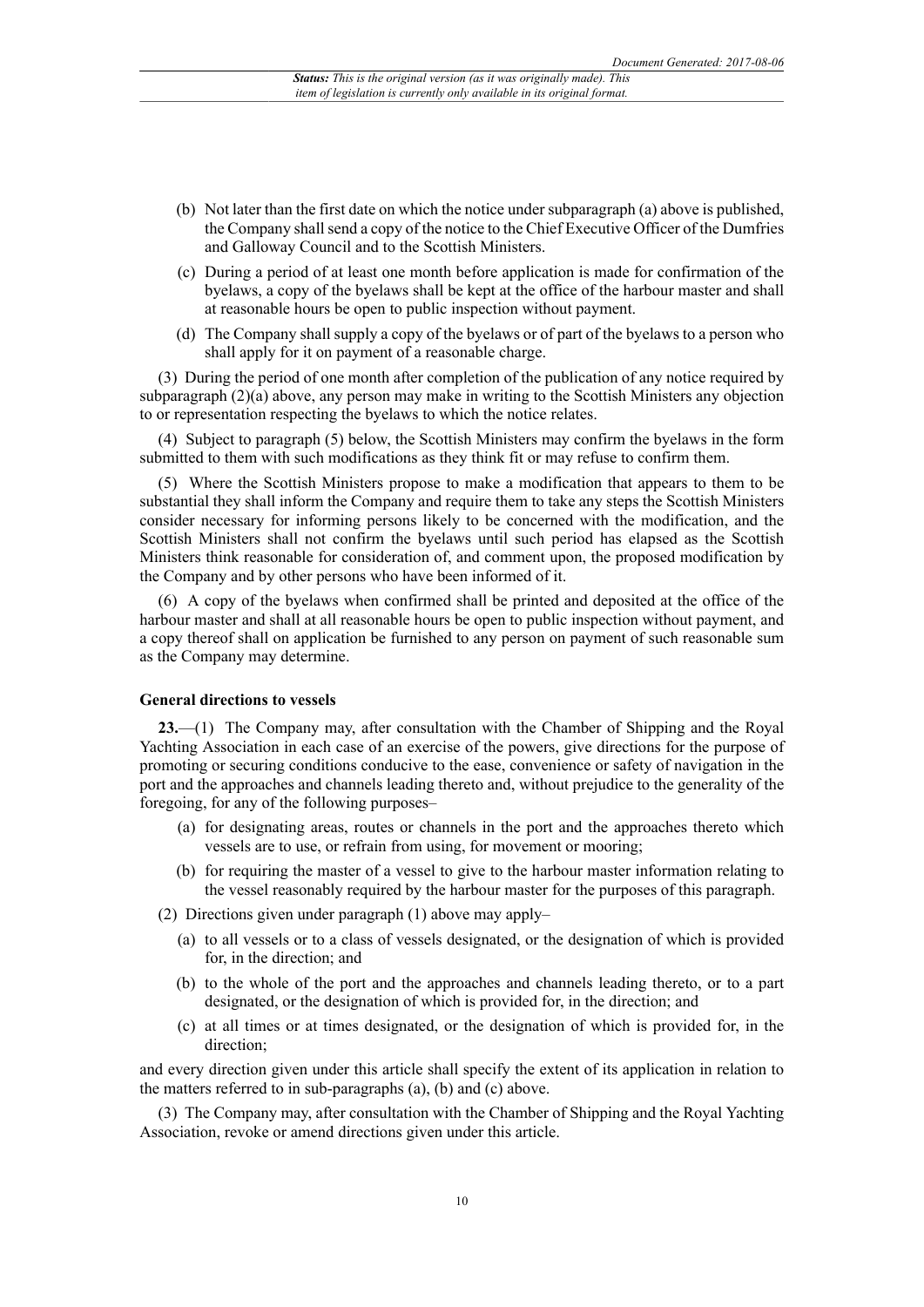#### **Publication of general directions**

**24.**—(1) Notice of the giving of a general direction and of any amendment or revocation of a general direction shall, except in case of emergency, be published by the Company as soon as practicable once in Lloyd's List or some other newspaper specialising in shipping news; and, if the notice relates to the giving or amendment of a direction, the notice shall state a place at which copies thereof may be inspected and bought, and the price thereof.

(2) In an emergency, notice of the giving of a general direction or of any amendment or revocation of a general direction may be given in any manner the Company consider appropriate.

#### **Special directions to vessels**

**25.**—(1) In addition to the directions which he may give under section 52 of the Act of 1847 the harbour master may give a direction under this article–

- (a) requiring any vessel anywhere within the port or the approaches thereto to comply with a requirement made in or under a general direction;
- (b) for securing that vessels move only at certain times or during certain periods;
- (c) prohibiting the mooring of vessels in any particular part or parts of the port;
- (d) regulating or requiring the movement, mooring or unmooring of a vessel; and
- (e) regulating the manner in which a vessel takes in or discharges passengers, cargo, fuel, water or ship's stores otherwise than at a quay or pier.

(2) A special direction may be given in any manner considered by the harbour master to be appropriate.

(3) The harbour master may revoke or amend a special direction.

#### **Master's responsibility to be unaffected**

**26.** The giving of a general direction or a special direction shall not diminish or in any other way affect the responsibility of the master of the vessel to which the direction is given in relation to his vessel, persons on board, its cargo or any other person or property.

## **Failure to comply with directions**

**27.** The master of a vessel who fails without reasonable excuse to comply with a general direction or a special direction shall be guilty of an offence and liable on summary conviction to a fine not exceeding level 4 on the standard scale.

#### **Enforcement of directions**

**28.**—(1) Without prejudice to any other remedy available to the Company, if a special direction is not complied with within a reasonable time the harbour master may, where practicable, put persons on board the vessel to carry out the direction or may otherwise cause the vessel to be handled in accordance with the direction.

(2) If there is no one on board the vessel to comply with a special direction, the harbour master may proceed as if the direction had been given and not complied with; but he shall not do so unless, after reasonable inquiry has been made, the master cannot be found.

(3) Expenses incurred in the exercise of the powers conferred by this article shall be recoverable by the Company from the owner of the vessel as if they were a charge of the Company in respect of the vessel.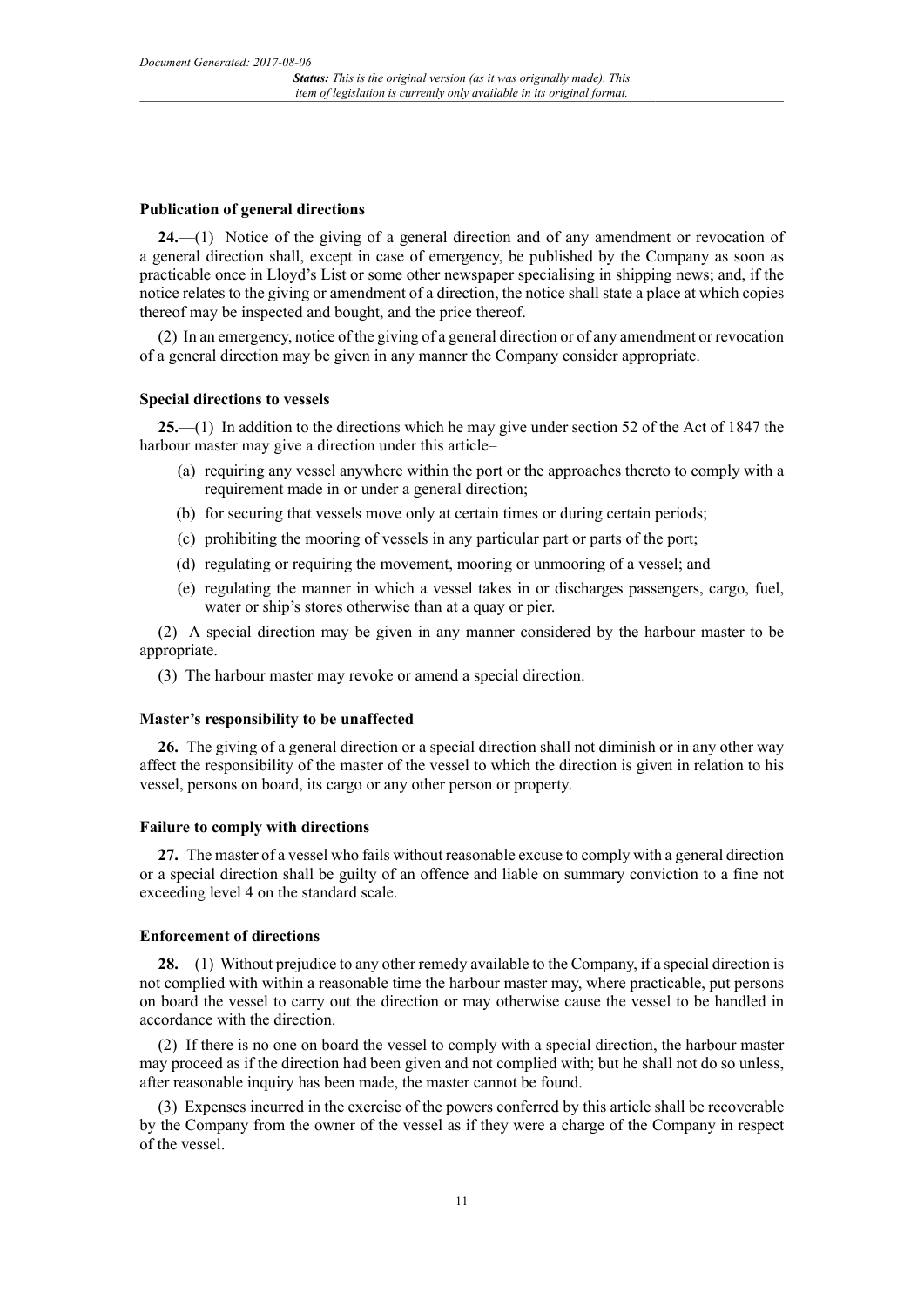#### **Exemptions, rebates, etc., in respect of charges**

**29.**—(1) The Company may confer total or partial exemption from, allow rebates to or make compositions with any person with respect to, charges and may vary or extinguish any such exemption or composition.

(2) Nothing in section 30 of the Harbours Act 1964 shall require the Company to include, in the list of ship, passenger and goods dues kept at the harbour office as required by subsection (1) of that section, charges reduced by a rebate allowed on, or subject to a compounding arrangement in respect of, a due included in that list.

# PART 3

## MISCELLANEOUS AND GENERAL

## **Power to lease etc.**

**30.** The Company may at any time lease or grant for the purposes of the undertaking the use or occupation of, or any right or interest in, over or relating to, any lands, works, buildings, equipment or other property forming part of the undertaking for such period or periods and on such terms and conditions as may be agreed between the Company and the persons taking the same.

### **Defence of due diligence**

**31.**—(1) In proceedings for an offence under any provision of this Order mentioned in paragraph (2) below it shall be a defence for the Company to prove that they took all reasonable precautions and exercised all due diligence to avoid the commission of such an offence.

(2) The provisions referred to in paragraph (1) above are–

article 12 (Provision against danger to navigation);

article 14 (Lights on tidal works during construction); and

article 15 (Permanent lights on tidal works).

(3) If in any case the defence provided by paragraph (1) above involves the allegation that the commission of the offence was due to the act or default of another person, the Company shall not, without leave of the court, be entitled to rely on that defence unless, within a period of 7 clear days before the hearing, they have served on the prosecutor a notice in writing giving such information identifying, or assisting in the identification of, that other person as was then in their possession.

#### **Saving for Commissioners of Northern Lighthouses**

**32.** Nothing in this Order shall prejudice or derogate from any of the rights, duties or privileges of the Commissioners of Northern Lighthouses.

#### **Crown rights**

**33.**—(1) Nothing in this Order affects prejudicially any estate, right, power, privilege, authority or exemption of the Crown and in particular and without prejudice to the generality of the foregoing, nothing in this Order authorises the Company or any licensee to take, use, enter upon or in any manner interfere with any land or interests in land or any rights of whatsoever description (including any portion of the shore or bed of the sea or any river, channel, creek, bay or estuary)–

(a) belonging to Her Majesty in right of Her Crown and under the management of the Crown Estate Commissioners, without the consent in writing of those Commissioners; or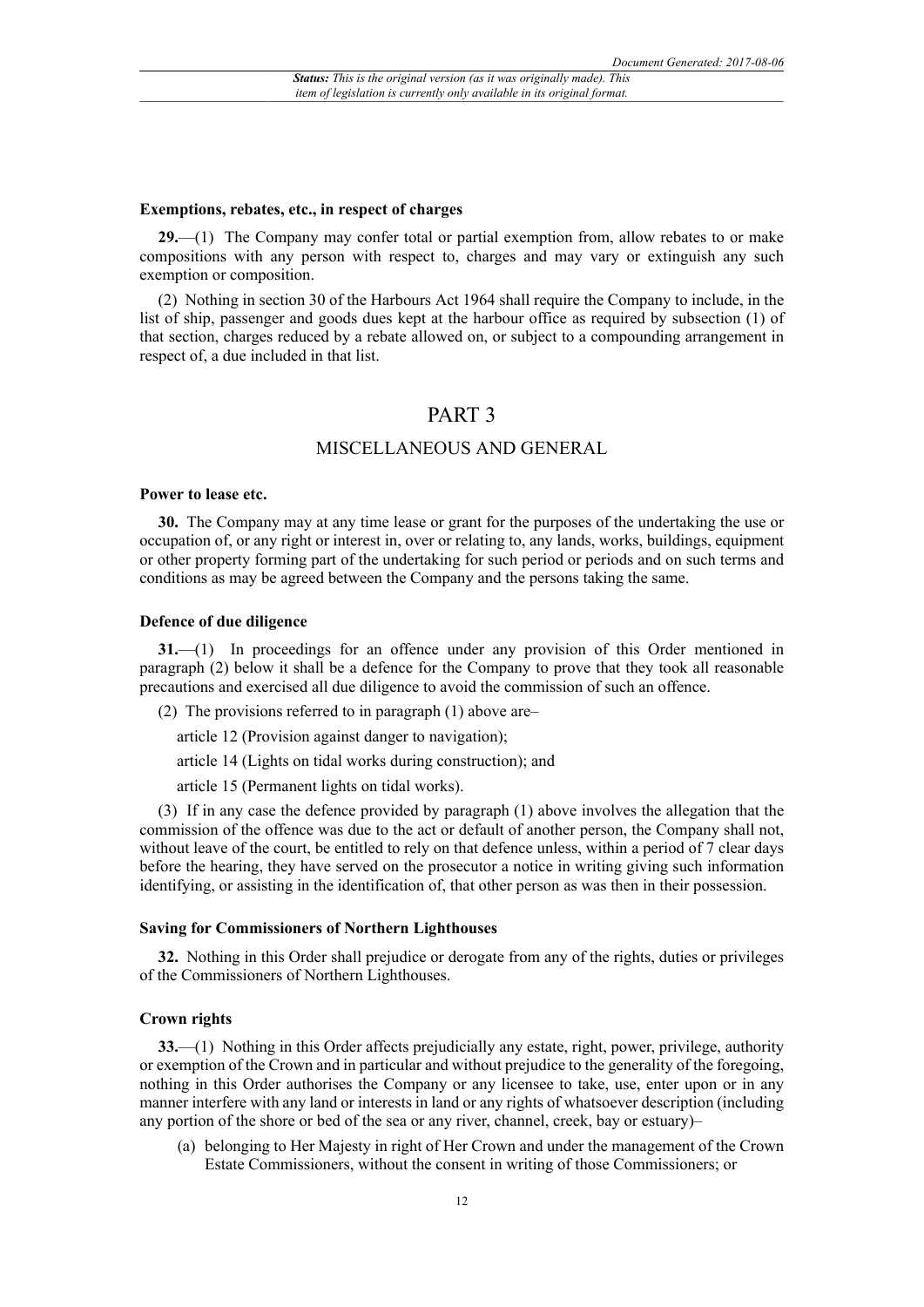(b) belonging to a government department or held in trust for Her Majesty for the purposes of a government department without the consent in writing of that government department.

(2) A consent under paragraph (1) above may be given unconditionally or subject to terms and conditions.

## **Environmental requirements**

**34.** The Schedule to this Order shall have effect.

St Andrew's House,Edinburgh 25th May 2007

*STEWART STEVENSON* A member of the Scottish Executive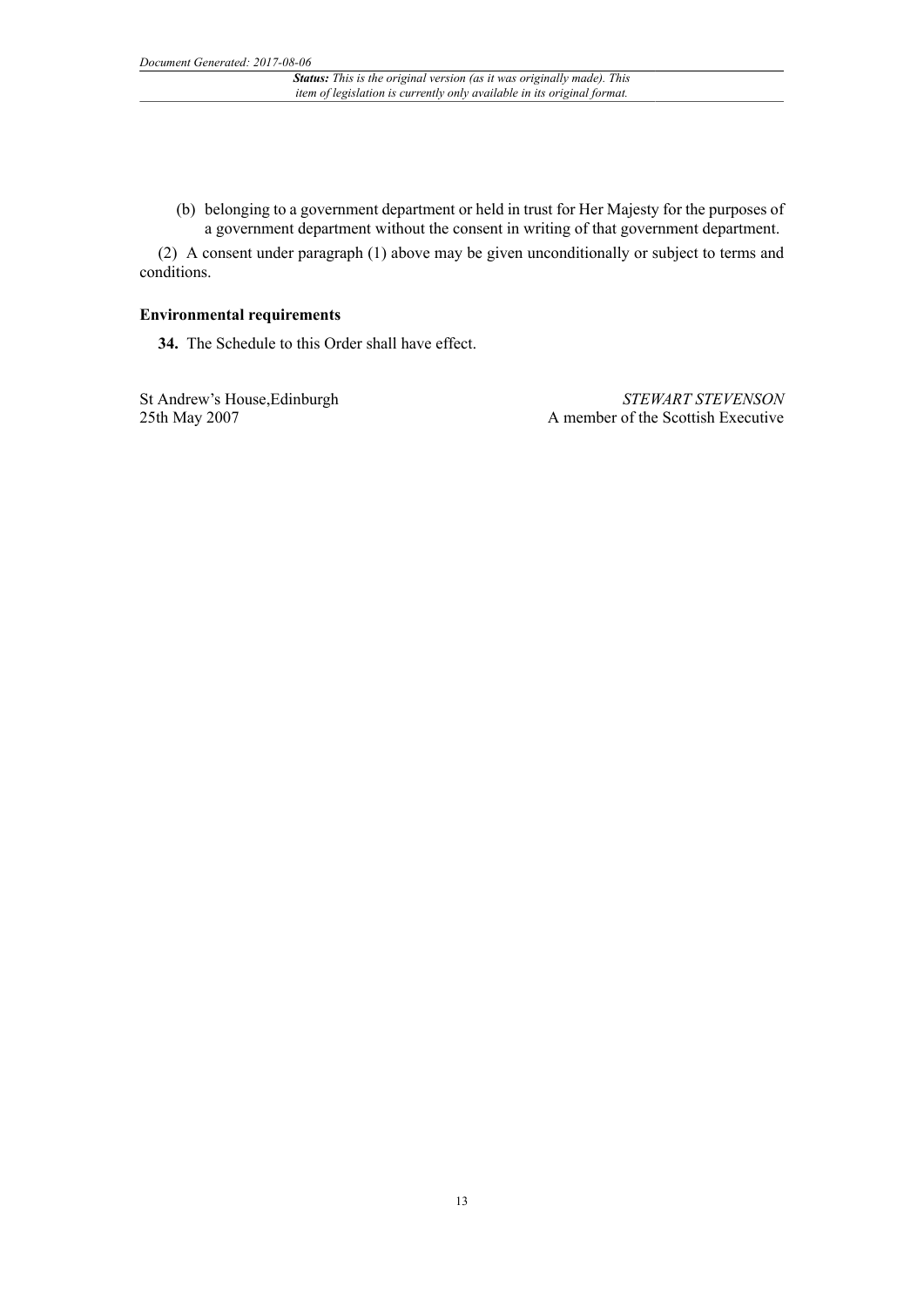## SCHEDULE Article 34

## ENVIRONMENTAL REQUIREMENTS

# PART 1

## Environmental Statement

In constructing the works, the Company shall act in accordance with the commitments given in the Environmental Statement being the Environmental Statement dated 7 October 2005 together with the Non-technical Summary, the twelve Appendices thereto and the Addendum dated 12 December 2005 and which was submitted with the application made for this Order to the Scottish Ministers and considered at the public inquiry which took place in the Cairnryan Community Centre between 30 November 2006 and 15 December 2006.

# PART 2

## Protected properties

**1.** Provided that the consent of the owner of a protected property is first given in writing, the Company shall, as soon as reasonably practicable at their expense, secure that the following works are carried out to each protected property by a contractor nominated by the Company and to the reasonable satisfaction of the owner of each protected property–

- (a) the installation of acoustic glazing in all windows facing the A77 trunk road; and
- (b) the installation of standard double glazing in all other windows.

**2.**—(1) Subject to subparagraph (2) below if the consent of any body or other third person is required for the installation in a protected property of any glazing mentioned in paragraph 1 above, the Company will at their expense apply for that consent at the request and on behalf of the owner of that protected property.

(2) If the consent referred to in subparagraph (1) above is given subject to a condition that a type of glazing other than that mentioned in paragraph 1 above and defined in paragraph 4 below is to be installed in the protected property in question, the Company shall, if the owner of that protected property so consents in writing, secure the installation of that type of glazing in that protected property and in all other respects the provisions of this Part shall apply to that installation.

**3.** Any dispute arising between the Company and the owner of a protected property as to whether the works referred to in paragraph 1 above have been carried out to the reasonable satisfaction of that owner shall be referred to and determined by an independent person acting as an expert and who is a specialist in relation to such matters; and that person shall be agreed by the Company or, failing such agreement, shall be appointed by the President or other duly authorised officer of the Institution of Civil Engineers on the application of either the Company or the owner of the protected property in question.

**4.** In this Part of this Schedule–

"acoustic glazing" means glazing which comprises–

- (a) two panes of glass which are respectively 10 millimetres and 6 millimetres thick and having a gap of 12 millimetres between each of those panes; or
- (b) two panes of glass one of which is 6 millimetres thick and the other being laminated glass which is 6.4 millimetres thick and having a gap of 12 millimetres between each of those panes; or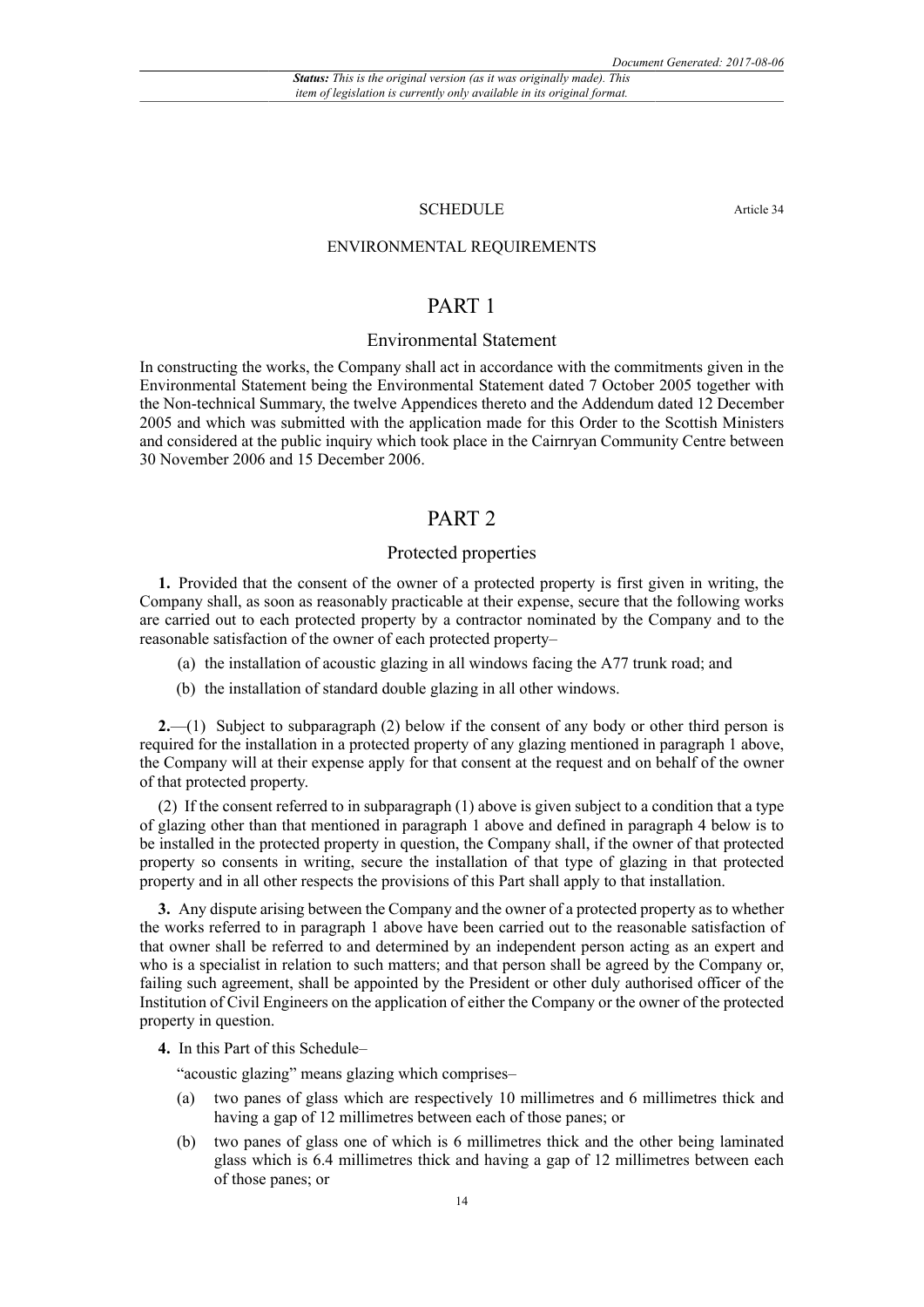(c) such other glazing as would have an equivalent noise attenuating effect.

"standard double glazing" means glazing which comprises two panes of glass which are both 4 millimetres thick and having a gap of 16 millimetres between each of those panes; and "the protected properties" means the following properties situated within the village of Cairnryan and "protected property" means any one of the protected properties–

- **1.** PORTWAY
- **2.** WESTLANDS
- **3.** OLD MANSE
- **4.** RIOGHAINE
- **5.** GWELFOR
- **6.** LIGHTHOUSE COTTAGE
- **7.** CRAIGAMMIN
- **8.** TUKVAR
- **9.** CAIRN HOUSE WEST
- **10.** CAIRN HOUSE EAST
- **11.** VIRGINIA COTTAGE
- **12.** RYAN COTTAGE
- **13.** BARDOWIE
- **14.** EAGLE VIEW
- **15.** 1 VICTORIA BUILDINGS
- **16.** 2 VICTORIA BUILDINGS
- **17.** 3 VICTORIA BUILDINGS
- **18.** MACHRIDENE
- **19.** AULD HAME COTTAGE
- **20.** ROSE COTTAGE
- **21.** OLD CHURCH
- **22.** ARDATH
- **23.** LARRA
- **24.** NORTH PARK
- **25.** LOCHVIEW
- **26.** LILAC COTTAGE
- **27.** CLAREMONT COTTAGE
- **28.** HARBOUR VIEW
- **29.** AULD CAIRN
- **30.** MERCHANTS HOUSE
- **31.** LOCHSIDE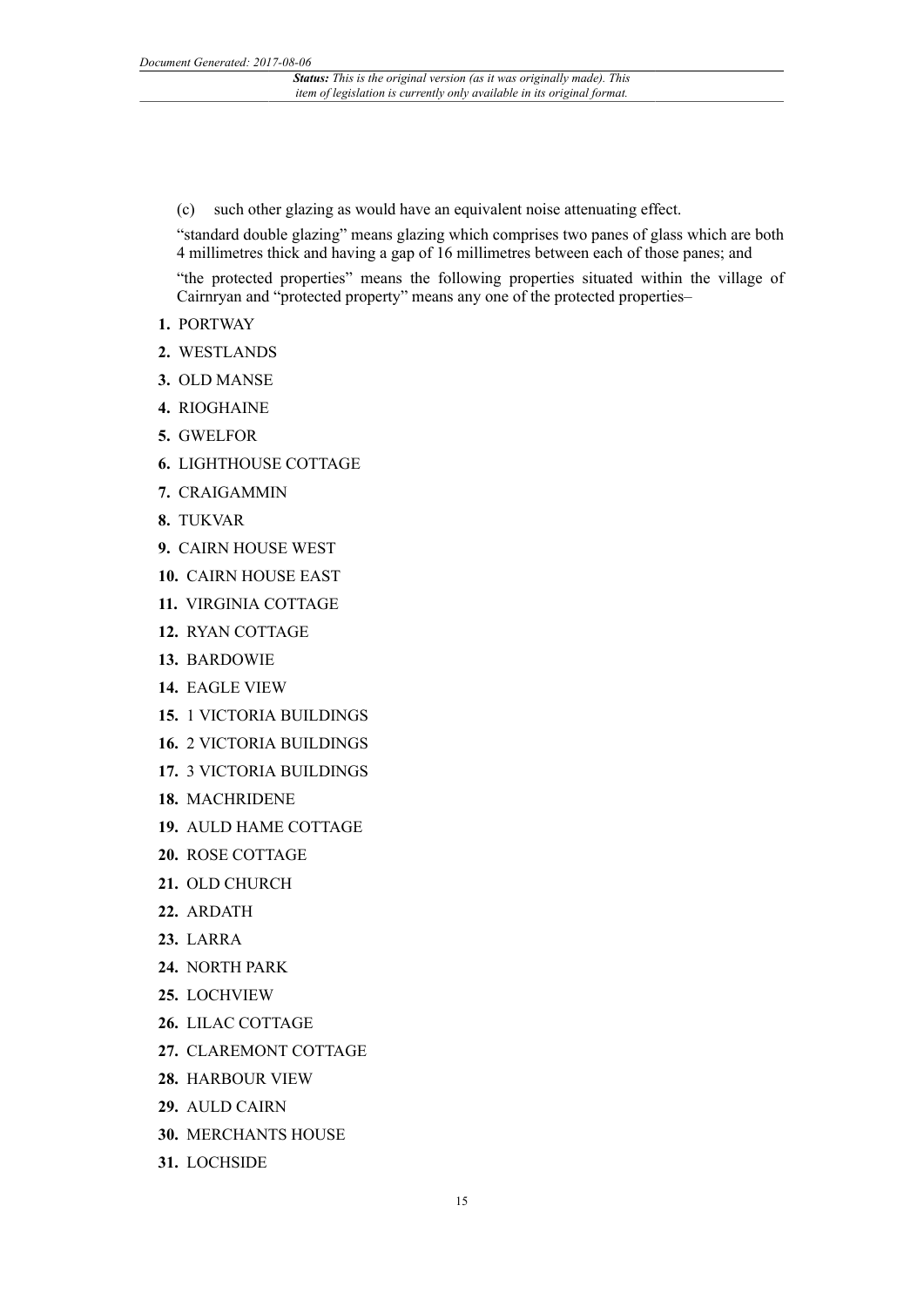- **32.** RYANBANK
- **33.** 4 SOUTH PLACE
- **34.** 3 SOUTH PLACE
- **35.** 2 SOUTH PLACE
- **36.** 1 SOUTH PLACE
- **37.** LOCHINE COTTAGE
- **38.** OLD POST OFFICE
- **39.** CEDAR LODGE
- **40.** CAIRNRYAN HOUSE B&B
- **41.** 1 CLADDYBURN TERRACE
- **42.** 2 CLADDYBURN TERRACE
- **43.** 3 CLADDYBURN TERRACE
- **44.** 4 CLADDYBURN TERRACE
- **45.** 5 CLADDYBURN TERRACE
- **46.** 6 CLADDYBURN TERRACE
- **47.** 7 CLADDYBURN TERRACE
- **48.** 8 CLADDYBURN TERRACE
- **49.** 9 CLADDYBURN TERRACE
- **50.** 10 CLADDYBURN TERRACE
- **51.** 11 CLADDYBURN TERRACE
- **52.** 12 CLADDYBURN TERRACE
- **53.** 1 CROACH ROAD
- **54.** HIGH CROACH FARM
- **55.** 13 CLADDYBURN TERRACE
- **56.** 14 CLADDYBURN TERRACE
- **57.** 15 CLADDYBURN TERRACE
- **58.** 16 CLADDYBURN TERRACE
- **59.** 17 CLADDYBURN TERRACE
- **60.** 18 CLADDYBURN TERRACE
- **61.** 19 CLADDYBURN TERRACE
- **62.** 20 CLADDYBURN TERRACE
- **63.** 21 CLADDYBURN TERRACE
- **64.** 22 CLADDYBURN TERRACE
- **65.** 23 CLADDYBURN TERRACE
- **66.** 24 CLADDYBURN TERRACE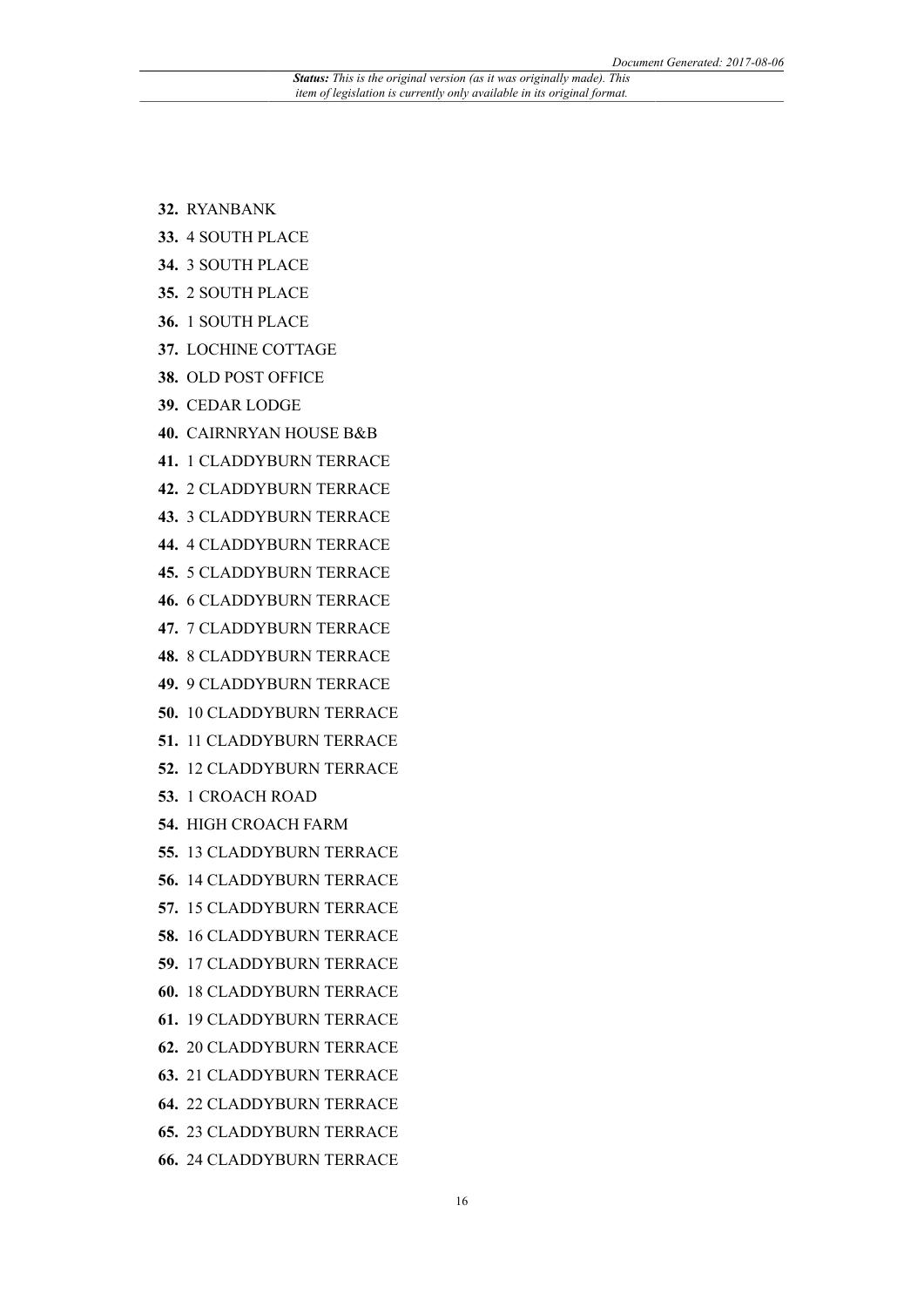- **67.** WOODBURN
- **68.** ROADSIDE COTTAGE
- **69.** HOMESTEAD
- **70.** BLINKBONNIE
- **71.** KILORAN COTTAGE
- **72.** TALMA
- **73.** BRAEFOOT
- **74.** BANKHEAD FARM
- **75.** ROSEBANK

# PART 3

## Majority of bulk fill material to be delivered by sea

The Company shall secure that the majority of the bulk fill material (to be used for reclaiming that part of Loch Ryan and the foreshore as lies within the limits of deviation) shall be delivered to those limits by sea.

# PART 4

## Scour protection

The Company shall submit to the Scottish Ministers for their written approval–

- (a) a plan showing the extent and location of the scour protection which the Company shall lay adjacent or near to Works Nos. 1 to 5; and
- (b) a description of the dimensions and materials to be used for the fabrication of that scour protection;

and the Company shall not permit Works Nos. 1 to 5 to be used for the provision of ferry services until that approval is given but nothing in this Part shall preclude the Company from permitting the existing Berths Nos. 1 and 2 from continuing to be used for the provision of such services.

# PART 5

# Restriction as to dredging

The Company shall not carry out any dredging for the purposes of the construction of Works Nos. 1 to 5 in any year during the period commencing 7 June and ending 17 August or such other period as may be agreed in writing between the Company and the Scottish Environmental Protection Agency.

# PART 6

## Monitoring

- **1.** The Company shall prepare and submit to the Scottish Ministers for their written approval–
	- (a) a programme of regular monitoring of, and reporting on, any sediment deposition in the area of the Leffnoll oyster bed to be undertaken at the commencement of any dredging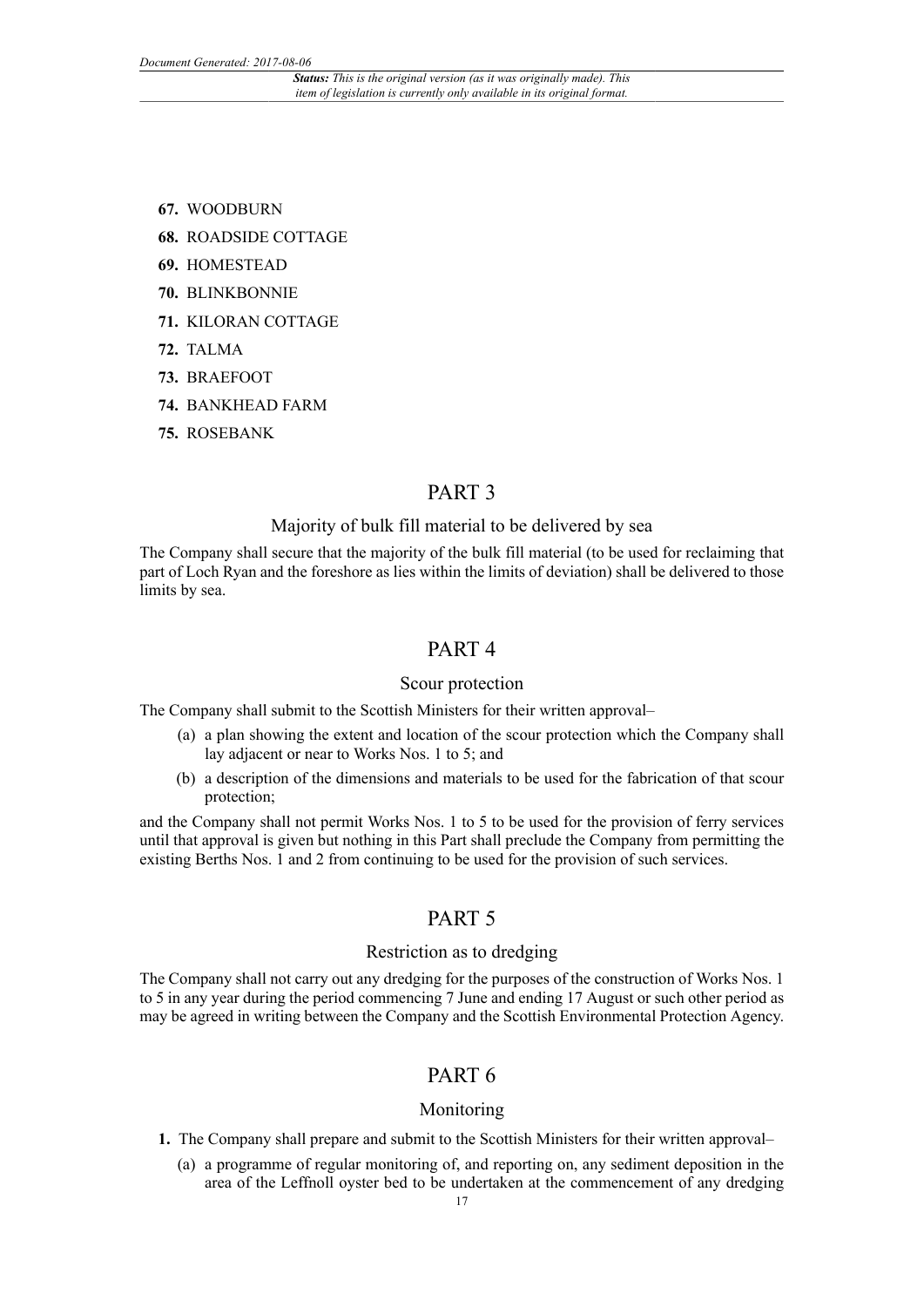carried out for the construction of Works Nos. 1 to 5 and to continue thereafter for a period of five consecutive years beginning on the date when Works Nos. 1 to 5 are first brought into operation;

- (b) a programme for monitoring the status of the Leffnoll oyster bed for a period of five continuous years beginning on 1 July 2007;
- (c) a feasibility study of the status of the native oyster population in Loch Ryan and the opportunities that may exist to enhance the density and abundance of that population; and
- (d) the plan referred to in paragraph 3 below.

**2.** The Company shall not commence the construction of Works Nos. 1 to 5 until the programmes and the study referred to in paragraph 1 above have been approved by the Scottish Ministers and the Company shall, as soon as reasonably practicable after that approval has been given, use their reasonable endeavours to secure that those programmes and that study are carried out and are reported to such interested parties as the Scottish Ministers may specify when giving their approval.

**3.** In this Part of this Schedule, "the Leffnoll oyster bed" means that part of Loch Ryan to be designated as such by reference to a plan to be submitted by the Company to, and approved by, the Scottish Ministers.

# PART 7

## Vehicular access

During the construction of Works Nos. 1 to 5, the Company shall, subject to obtaining any consent which may be required to be given by the roads authority pursuant to section 56 of the Roads (Scotland) Act 1984(**10**), secure that a temporary access from the A77 trunk road to the site of those works is provided and located in the vicinity of Work No. 6.

# PART 8

## Cetaceans etc.

For 15 minutes prior to the commencement of any piling operations which are required for the construction of Works Nos. 1 to 5, the Company shall employ and shall use their reasonable endeavours to have available at any requisite time a person having experience of cetacean monitoring to watch for cetaceans and large sharks and, if that person reports that any cetaceans or large sharks are swimming within a one kilometre radius of the site of that proposed piling operation, the Company shall secure that the proposed piling operation shall be delayed until that person reports that he or she is reasonably satisfied that there are no cetaceans or large sharks within that radius.

# PART 9

## Birds

The Company shall–

(a) when carrying out any piling operations which are required for the construction of Works Nos. 1 to 5, use their reasonable endeavours to avoid disturbance to nesting birds which habituate any part of the limits of deviation; and

<sup>(</sup>**10**) [1984 c. 54.](http://www.legislation.gov.uk/id/ukpga/1984/54)